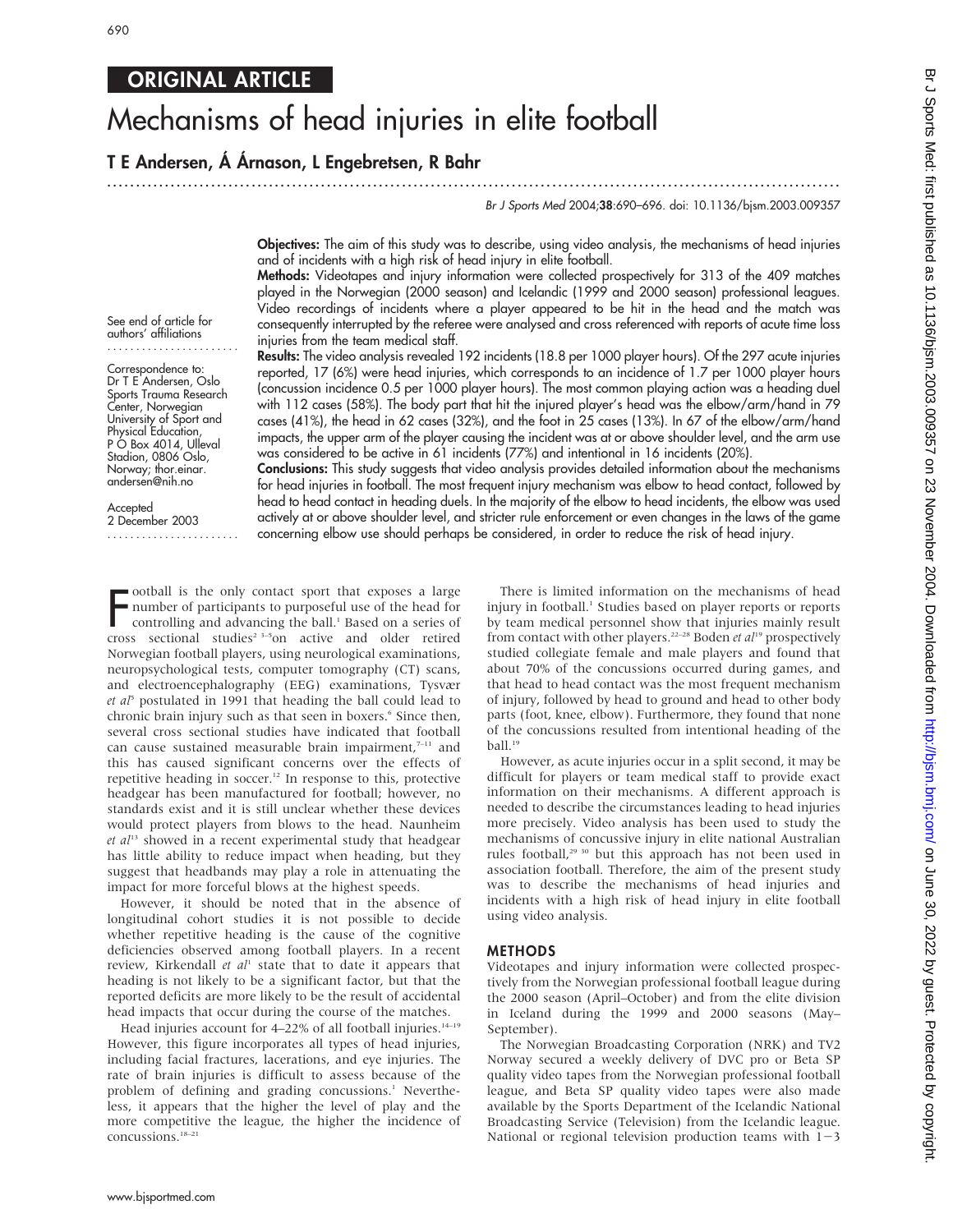cameras were responsible for all recordings in Iceland and most of the recordings in Norway, although 20 matches from Norway were live broadcasts covered with six cameras.

Video recordings from 313 matches of 409 regular league or cup matches (77%), 174/182 (league matches only) in Norway (96%) and 139/227 (61%) in Iceland were available from the television companies. Of these matches, 296 were covered in full, whereas in 17 matches the tapes covered 73 minutes on average (range 36 to 87). This corresponds to a total of 464.5 match hours, or 10 219 player hours.

The tapes were reviewed to identify incidents where the player appeared to be hit in the head, the match was interrupted by the referee, and one or more players were lying down on the pitch for more than 15 s. In addition, the player(s) had to appear to be in pain or receive medical treatment.31 The incidents, including the entire playing sequence leading up to each of them, were transferred to a master videotape for further analysis. Each recording was edited to include three sequences: the entire playing situation including the play leading up to the injury at normal speed, one repetition of the injury, and a slow motion close up repeat of the injury.

The medical staff of each club collected the injury information on all acute injuries that occurred during the season. An injury was recorded if the player was unable to participate in training or match play for at least 1 day following the incident. Concussion was defined according to the clinical practice in Norway and Iceland—that is, a concussive injury was registered when a player either suffered loss of consciousness or had post-concussive amnesia for the incident. The incidence of injury was expressed as the number of injuries per 1000 player hours. Injuries were classified as minor when the player could not practice football normally or play matches for 1–7 days, moderate if absent for 8–21 days, and serious if absent for  $>$ 21 days.<sup>32 33</sup> All players with an A squad contract were covered by the injury registration. A standardised injury questionnaire was used and reports were collected on a monthly basis. The form included information on the date of injury, as well as the approximate time during the match that the injury occurred. The injury location was registered and injuries classified as contusions, sprains, strains, fractures, or lacerations. Finally, each injury received a specific diagnosis using Orchard codes.<sup>34</sup>

Each incident identified on the videotapes was crossreferenced with the reports of head injuries from the team medical staff, and the original tapes were re-examined to find any head injuries that had not been identified in the first video review. The master videotape with all of the head incidents was analysed independently by three of us (TEA, LE, and RB), who are experienced specialists in sports medicine. Disagreements were discussed in a consensus meeting, where the video recordings were re-evaluated and a final decision was made.

A specific questionnaire was developed to describe the injury mechanism and the events leading up to the head injury. The variables used in the questionnaire were defined as follows:  $(a)$  the number of players involved in the incident (one, two, or three or more);  $(b)$  if more than one player was involved, were they team mates, opponents, or both;  $(c)$  type of playing action: heading duel, hit by the ball, kicked by opponent or team mate, running duel, tackling duel, positioning/forechecking, goalkeeping, or other; (d) what object hit the head: head, elbow, arm/hand, foot, knee, ball, shoulder, ground, goalpost, or other; (e) if the elbow or arm/ hand hit the head, was the elbow above, at, or under shoulder level; (f) for elbow/arm/hand cases, was the arm use passive, active, or an intentional strike;  $(g)$  if the foot hit the head, was it a high kick or had the injured player been bending down; (h) the point of impact: face, forehead, side of the head, back of the head, or cervical spine; and  $(i)$  for head to head heading duels, the relative horizontal speed of the colliding players; very high (both players moved at maximum or near maximum speed), high (one of the players moved at maximum speed, the other player was jogging), moderate (both players were jogging or one near maximum, the other moving slowly or standing still), or low (one or both players were standing, or one jogging or standing still).

#### **Statistics**

Differences in rates between Norway and Iceland were assessed using a Poisson regression model with indicator for country as independent variable and number of injuries or incidents as dependent variable. Differences in proportion of point of impact between two body parts were tested by  $\chi^2$  test without any adjustments for multiple comparisons.

#### RESULTS

#### Incidents and injuries

During the 313 matches available on video (174 from the Norwegian professional league and 139 from the Icelandic elite division), 192 head incidents were recorded (124 from Norway and 68 from Iceland), a total of 18.8 per 1000 player hours (22.0 per 1000 player hours in Norway and 14.8 in Iceland,  $p = 0.009$ ). Of the 297 acute time loss injuries reported, 17 (6%) were head injuries (11 from Norway and six from Iceland; non-significant), which corresponds to an incidence of 1.7 per 1000 player hours (2.0 per 1000 player hours in Norway and 1.3 in Iceland; non-significant). When comparing the ratios of the head injuries to head incidents between the two countries, Iceland had rates 2.15 times higher than Norway ( $p<0.0001$ ).

Of the 17 head injuries reported, 16 were identified on the videotapes (10 from Norway and six from Iceland). Of the 16 head injuries identified on video, five were classified as concussions (0.5 per 1000 player hours), two as nasal fractures, two as mandibular fractures, four as lacerations to the head or the face, one as a contusion, and three as muscular strains to the neck. The one injury not identified on video was a muscular strain to the neck. One of the facial fractures and one of the lacerations also resulted in injuries to the teeth. Eleven injuries were classified as minor, two as moderate, and three as serious.

#### Video analysis

The video analysis revealed 192 incidents involving head contact. In these incidents the most common playing action 9112 cases; 58%) was a heading duel (fig 1). The opponent body part that most often hit the injured player was the elbow (66 incidents; 34%), and in addition 13 cases were



Figure 1 The primary mechanism causing trauma to the head in elite football in Norway ( $n = 124$  incidents, white bars) and in Iceland ( $n = 68$ incidents, grey bars).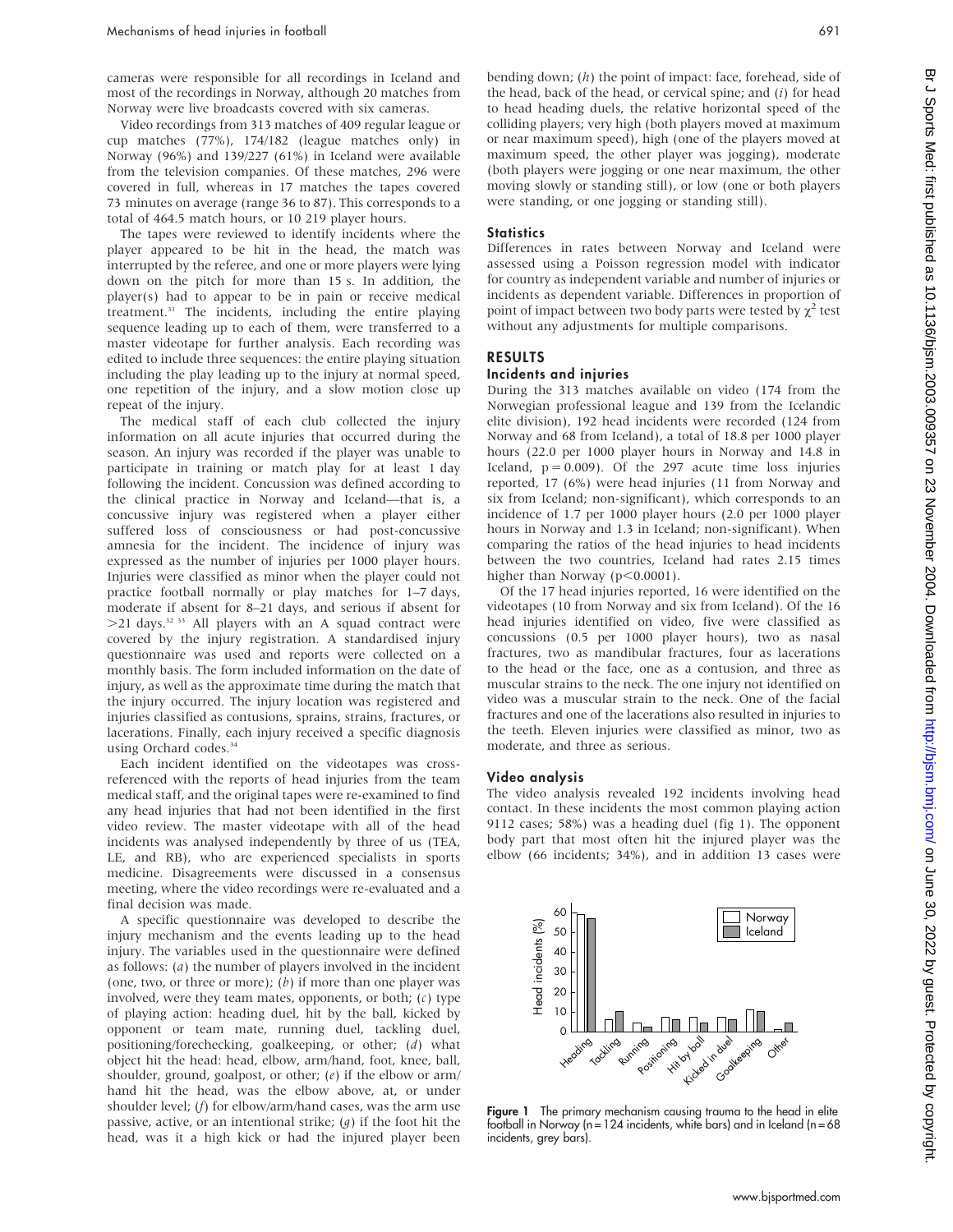

Figure 2 The opponent body part hitting the head of the exposed player in Norway (n = 124 incidents, white bars) and in Iceland (n = 68 incidents, grey bars).

caused by contact with the arm or hand (7%) and four cases by the shoulder (2%) (fig 2). In other words, a total of 83 cases (43%) were caused by impact from the upper extremity. The point of impact on the head was the face in 57% of the cases, the back of the head in 22%, the side of the head in 13%, and the forehead in 6% (table 1). The point of impact was different between head and elbow incidents ( $p$ <0.01). In addition, the point of impact was different between head incidents and the other modes (elbow, arm/hand, foot, and ball; all  $p<0.001$ ).

#### Elbow, arm, or hand to head incidents

In 79 of the incidents (five injuries) the primary mechanism was a blow from the elbow (66) or the arm/hand (13) to the head (fig 3). Of these, in 39 cases (49%) the arm of the player causing the incident was above shoulder level and in 28 cases (35%) it was at shoulder level. The use of the elbow was considered to be active in 61 of these incidents (77%), and 16 incidents were assessed to be intentional strikes (20%). The point of impact of the elbow or arm/hand on the head was the face (73%) in 58 cases, the back of the head (15%) in 12, and the side of the head in 8 cases. Only one player was hit in the forehead.

In 53 (67%) of these incidents the decision made by the referee was ''no foul'', while a free kick for the exposed player was awarded in 21 of the cases (fig 4). Of the free kicks awarded, four resulted in a yellow card and four in a red card. Of the five injuries occurring from blows by the elbow, arm, or hand, there was one concussion, one mandibular fracture, one facial laceration, and one neck muscle strain. Three of the injuries were minor, one was moderate, and one serious.

| <b>Table 1</b> The body part of the opponent hitting the<br>exposed player versus the point of impact on the head<br>$(n = 192$ head incidents and 16 injuries) |                                                                                              |                                                                           |                                                                                                                  |                                                                                     |                                                                                              |                                                                                            |
|-----------------------------------------------------------------------------------------------------------------------------------------------------------------|----------------------------------------------------------------------------------------------|---------------------------------------------------------------------------|------------------------------------------------------------------------------------------------------------------|-------------------------------------------------------------------------------------|----------------------------------------------------------------------------------------------|--------------------------------------------------------------------------------------------|
| Part of the head hit                                                                                                                                            |                                                                                              |                                                                           |                                                                                                                  |                                                                                     |                                                                                              |                                                                                            |
| Body<br>part                                                                                                                                                    | Face                                                                                         | <b>Back</b><br>of the<br>head                                             | Side<br>of the<br>head                                                                                           |                                                                                     | Forehead Unknown                                                                             | Total                                                                                      |
| Head<br>Shoulder<br>Elbow<br>Arm/hand<br>Knee<br>Foot<br>Ball<br>Surface<br>Unknown<br>Total                                                                    | $19(-)$<br>$3(-)$<br>49 (3)<br>9(2)<br>3(1)<br>17(3)<br>$9(-)$<br>$-(-)$<br>$-(-)$<br>109(9) | 22(3)<br>$-(-)$<br>$2(-)$<br>$1(-)$<br>$4(-)$<br>1(1)<br>$-(-)$<br>42 (4) | 15(1)<br>$1(-)$<br>$10(-) 6(-)$<br>$2(-)$<br>$1(-)$<br>$-(-)$<br>$-(-)$<br>$2(-) - (-) - (-)$<br>$-(-)$<br>25(1) | 6(1)<br>$-(-)$<br>$1(-)$<br>$-(-)$<br>$-(-)$<br>$4(-)$<br>$1(-)$<br>$-(-)$<br>12(1) | $-(-)$<br>$-(-)$<br>$-(-)$<br>$-(-)$<br>$-(-)$<br>$-(-)$<br>$-(-)$<br>$1(-)$<br>3(1)<br>4(1) | 62(5)<br>$4(-)$<br>66 (3)<br>13(2)<br>5(1)<br>25(3)<br>11(1)<br>$3(-)$<br>3(1)<br>192 (16) |

#### Head to head incidents

In 62 of the incidents (five injuries) the primary mechanism was head to head contact (fig 5). The point of impact on the injured player was the back of the head in 22 of the cases (35%), the face in 19 (31%), the side of the head in 15 (24%), and the forehead in 6 (10%). The relative horizontal speed of the players in the 62 head to head incidents was low in 44 cases (71%) and moderate in 16 cases (26%). The relative speed was high in only two of the head to head incidents.

The decision made by the referee was ''no foul'' in 44 cases (71%), and in 12 cases (20%) a free kick for the exposed player was awarded. None of the free kicks resulted in a yellow or red card. Of the five injuries there was one concussion, two contusions, and two lacerations, all of them minor.

#### Foot to head incidents

In 25 of the incidents (3 injuries) the primary mechanism was a kick to the head (fig 6). A ''high kick'' was the cause in 10 cases (40%), while the injured player had bent down in five incidents. The point of impact on the head was the face in 17 cases (68%), the forehead in four, and the back of the head in four cases.



Figure 3 Elbow to head incident. (A) Close up just prior to impact. (B) Impact: the player in the orange shirt hits the opponent player on the side of the face with his elbow at shoulder level. (C) Both players down on the pitch just after the incident.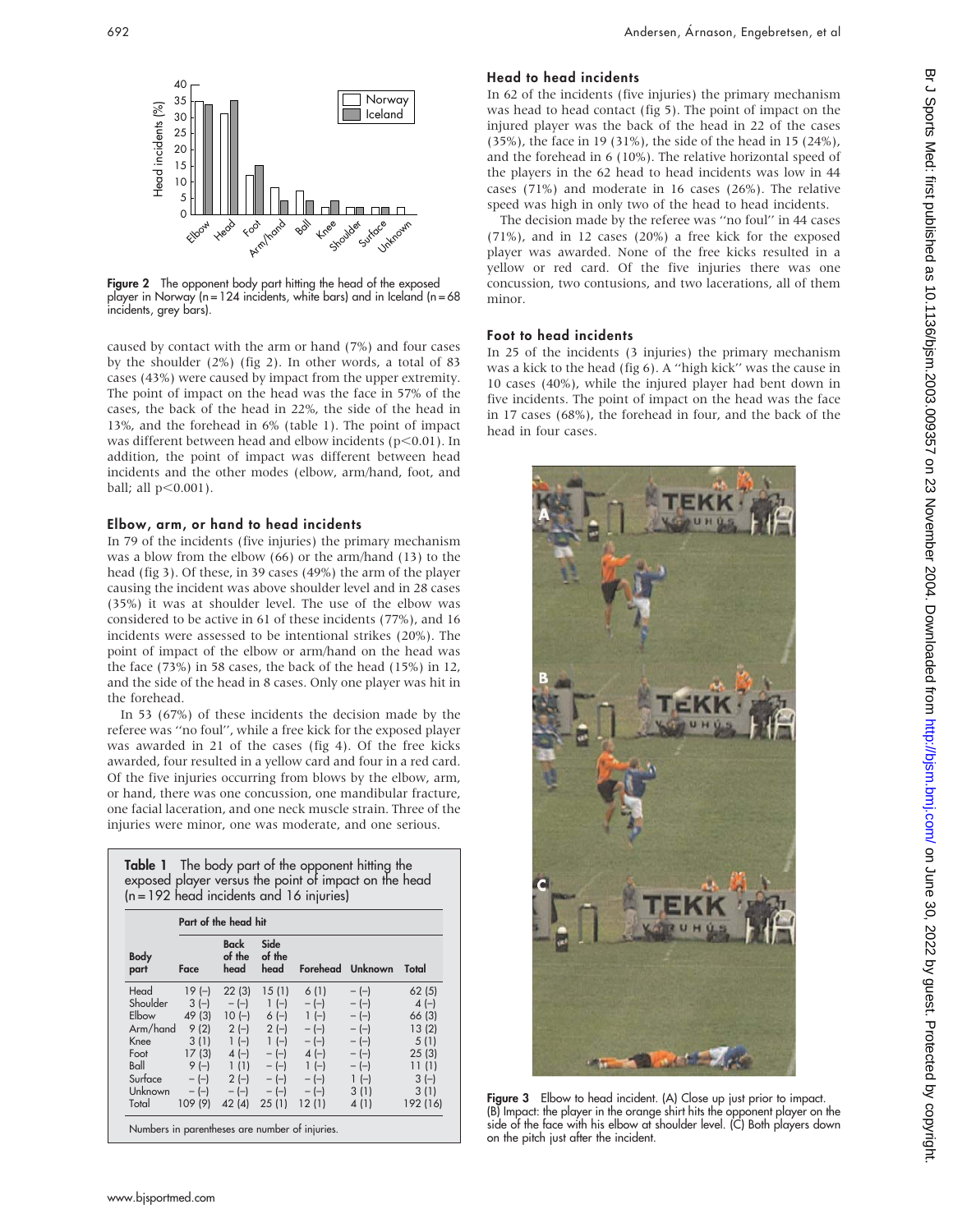

Figure 4 The referee's decision in incidents resulting from elbow, arm or hand to head contact in Norway ( $n = 53$ ) and in Iceland ( $n = 26$ ).

The referee's decision was ''no foul'' in 14 cases (56%), while a free kick for the exposed player was awarded in eight. Of the free kicks awarded, two resulted in a yellow card and one in a red card. Three injuries occurred from foot to head incidents: one nasal fracture, one mandibular fracture, and one contusion. Two injuries were classified as moderate and one as serious.

#### Goalkeeper incidents

In 20 (10%) of the incidents, the primary mechanism was involvement by the goalkeeper. Of these, the goalkeeper was the exposed player in nine cases, two of which resulted in an injury. The referee's decision was ''no foul'' in 15 (75%) of the incidents and in five cases a free kick for the exposed player was awarded. None of the free kicks resulted in either a yellow or a red card. Two injuries occurred, one concussion and one mandibular fracture; both were classified as serious.

#### DISCUSSION

The aim of this study was to analyse the mechanisms of head injuries in Norwegian and Icelandic elite football based on video tapes of match incidents. The main findings were that 58% of the incidents resulted from heading duels, and that 41% of the cases were impacts from the arm, elbow, or hand, while 33% were head to head impacts. Moreover, in the majority of the elbow incidents, the arm was at or above shoulder level and considered to be used actively or intentional in nearly all cases. Despite this, fouls were called in only one third of the cases.

#### Methodological considerations

When interpreting the results of the present study, some limitations must be borne in mind. Firstly, the diagnosis and grading of brain injury was based on reports by the team medical personnel. Under Scandinavian medical practice, diagnosis of brain injury is reserved for cases where a player suffers from loss of consciousness or retrograde amnesia. Diagnosing brain injury has always been a challenge for clinicians and to date there is no universal agreement on the standard definition or nature of concussion.<sup>35 36</sup> However, recently the first steps towards guidelines for the diagnosis and management of the athletes who suffer concussive injuries have been taken.<sup>37</sup> According to these guidelines, concussion may be caused either by a direct blow to the head or by a blow elsewhere on the body with an 'impulsive' force transmitted to the head, resulting in an immediate and short lived functional disturbance of neurological function and a graded set of clinical syndromes that may or may not involve loss of consciousness. This means that some of the facial fractures, lacerations, and even contusions to the neck in this study may also have lead to an unrecognised concussive injury. It is therefore reasonable to assume that concussive



Figure 5 Head to head incident. (A) Close up just prior to impact. (B) Impact: the player in the white shirt hits the opponent on the side of the head with his forehead. (C) The moment just after impact.

injuries have been under-reported in the present study and that several more may be hidden among the head incidents that were not classified as time loss injuries. This can be verified from some of the video recordings where the player(s) appear to have sustained a mild brain injury, but an injury was not reported because the player either continued to play or practised as normal the following day. In a recent retrospective study by Delaney et al,<sup>20</sup> only about one in five football players realised that they had suffered a concussion. Our incidence of concussions therefore represents a minimum estimate; the true incidence of mild brain injury with transient cognitive impairment may be several times higher.

Secondly, the assessment of the videos was subjective and qualitative, and in some cases based on tapes with less than optimal quality and a limited number of available camera views. Nevertheless, the number of head incidents was relatively large, and the analysis revealed distinct patterns and detailed information on the mechanisms for head injuries in football. Furthermore, all but one of the head injuries reported by the medical staff were identified on video. Even keeping these limitations in mind, a systematic analysis of injury situations from video would seem to be the obvious approach towards a more detailed understanding of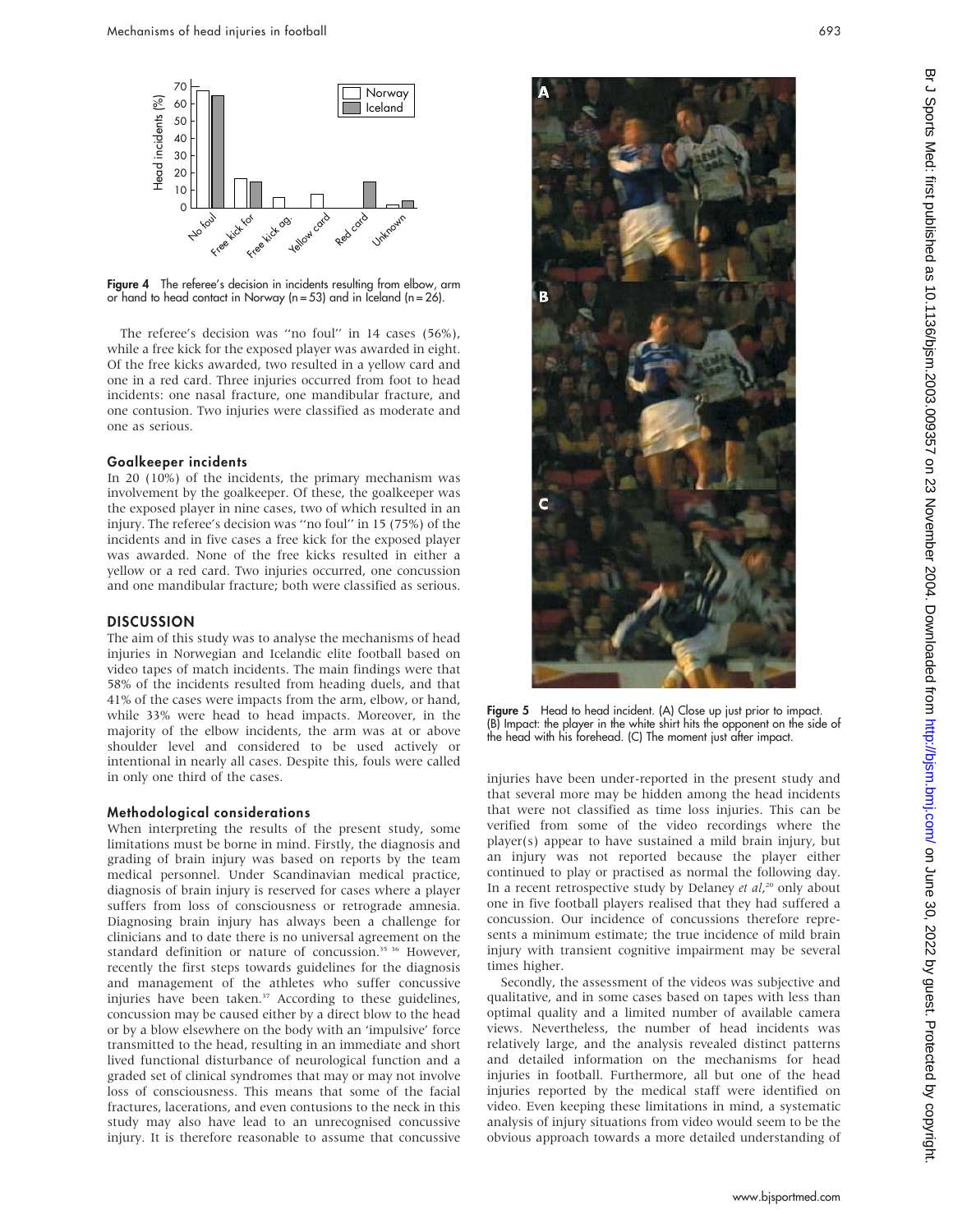

Figure 6 Foot to head incident. (A) Close up just prior to impact. (B) Impact: the player in dark blue tries to kick the ball with a high kick, while the opponent player attempts to head the ball and is hit in the face by the foot. (C) Both players down on the pitch just after impact.

the mechanisms for sports injuries, providing more reliable information than retrospective player interviews.

Finally, it should be noted that the video recordings used in this study were from matches only. Therefore, only mechanisms for head injuries and incidents in match play could be evaluated. However, previous studies<sup>23-25</sup> <sup>27</sup> <sup>33</sup> <sup>39</sup> have shown that most football injuries in elite players occur during match play, as was the case in the present study (data not shown). Whether the mechanisms for training and match injuries differ is unknown, although we would expect there to be fewer elbow to head and foot to head incidents and less foul play during training than in match play. In addition, there may be differences in injury mechanisms between elite male football players and other player populations (younger players, female players) that warrant attention in future studies.

#### Injury mechanisms

A number of studies show that selected groups of football players display some degree of cognitive dysfunction.<sup>5 8–11</sup> However, whether the culprit is purposeful heading<sup>10 11</sup> or acute head injuries (including repeated, relatively mild concussions)<sup>8</sup> is not yet established. To further understand

the relationship between heading, head injury, and cognitive deficits, it is important to learn more about head impacts during the football—that is, actual impacts of a ball on the head, exposure to heading at different competitive levels and age groups, and concussive injury rates.<sup>1</sup> It is also necessary to conduct longitudinal studies focusing on exposure to heading, head injury, and cognition, as well as potential confounding factors such as alcohol and drug consumption and head injuries outside football.<sup>40</sup> Furthermore, the specific mechanisms for head incidents and injuries in football need to be described in detail in order to establish targeted preventive measures.

The present video analysis clearly shows that the primary mechanism of head injury during matches in elite football is a contact mechanism between two opposing players occurring in a heading duel, rather than purposeful headings. In addition, the mechanism most often involves arm to head or head to head contact. This result contrasts somewhat with a prospective study on collegiate men and women, in which head to head contact dominated.<sup>19</sup> Barnes et al<sup>41</sup> and others<sup>42</sup> described head to ground and head to goalpost as the main mechanisms for head injuries in football, whereas we found that these mechanisms are infrequent. Furthermore, situations where the players are hit in their head by the ball are also rare.

The present study showed a difference between the location and mode of impact. In head to head incidents, the location of impact was most commonly the side or the back of the head, whereas for elbow, arm, or hand to head incidents, foot to head incidents, and ball to head incidents, the face was the location most prone to impact. Moreover, impact to the forehead resulted in very few incidents regardless of the mode of impact. As discussed below, these findings are important when considering the potential of preventive headgear.

Elbow, arm, and hand contact to the head was the most common mechanism observed (fig 7). This is in contrast with findings from English professional football, showing that only in 1% of the match injuries was use of the elbow the injury mechanism.22 Furthermore, in most of the cases we observed, the elbow was used actively at or above shoulder level, possibly to fend off the opponent and get in position to head the ball. Additionally, even if relatively few in number, the foot to head incidents have the potential of causing severe injuries to the face and head. This study demonstrates that almost half of the foot to head incidents were ''high kicks'', where the point of impact was the face in the majority of the cases.

When comparing the results from Norway and Iceland, there are some differences in the frequency of head injuries and incidents. Fever head incidents occurred in Iceland, and the ratio of injuries to incidents was twice as high. We have no explanation for this. However, the detailed analyses of each incident and injury situation revealed no difference in the injury mechanisms between the two countries (see figs  $1-3$ ). This is significant, as it suggests that the results may be valid for club soccer more in general, and not just a result of a particular style of play in one country.

#### Prevention of head injuries

Head incidents accounted for 27% of the total number of incidents and 6% of the injuries in the present study. Next to tackling duels, heading duels cause most incidents and injuries in professional football, both in the defending and attacking playing phases.<sup>43</sup> Although it should be acknowledged that this is in contrast to the figures from English professional football, which show that only 1% of the competition injuries occurred in heading duels,<sup>22</sup> the present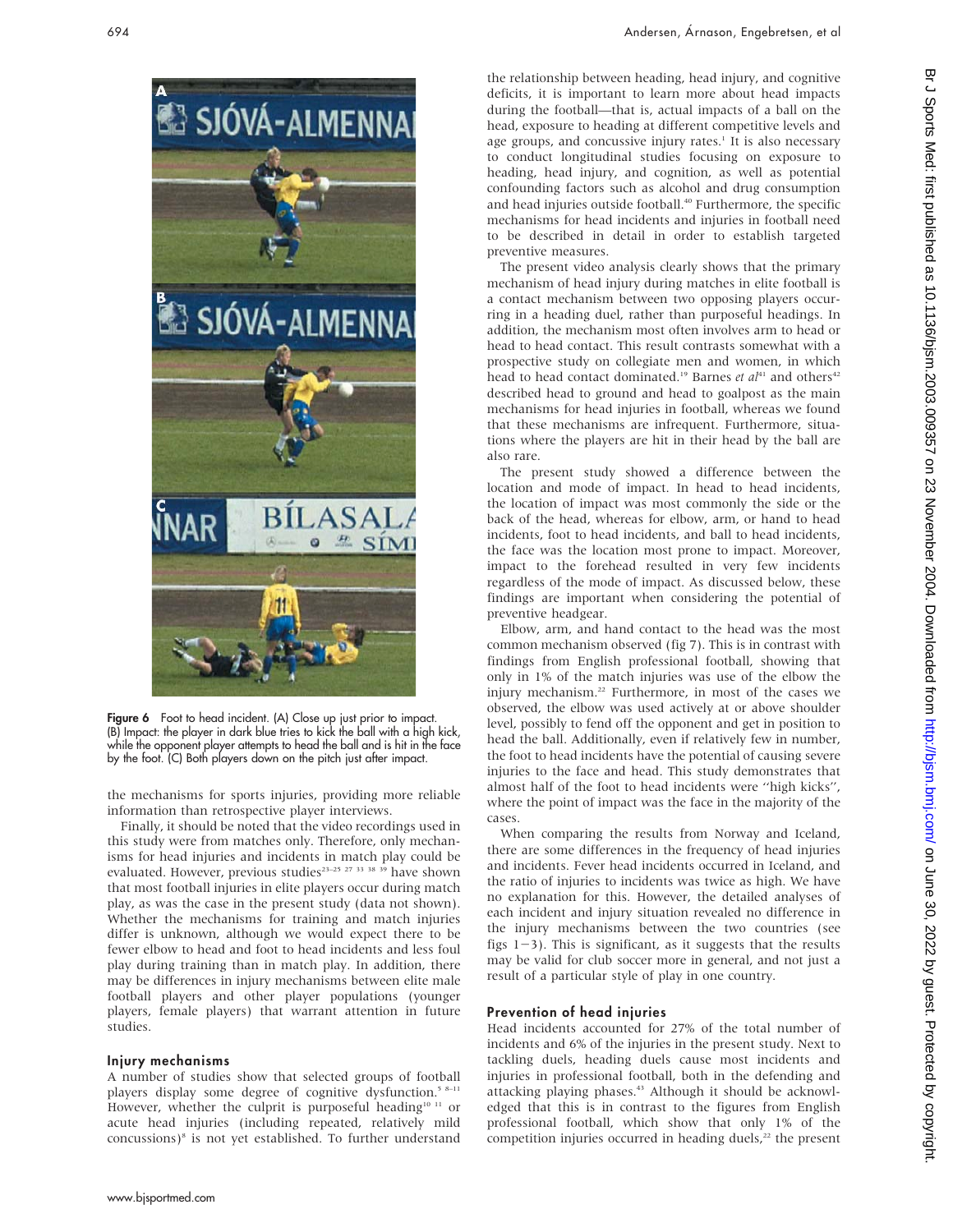

Figure 7 Typical injury mechanism. Elbow to head contact in a heading duel. The player in the blue shirt uses his right elbow actively above shoulder level to prevent the opponent player from reaching the ball.

data suggest that priority should be given to preventing head injuries.

In response to the concern that participation in football can lead to brain impairment, several manufacturers have developed headgear for football. Among North American youth football players, helmets and headbands have been used, but one experimental test of headbands showed little ability to attenuate the impact while heading a football ball.<sup>13</sup> The present study shows that purposeful heading of the ball was not a cause of incidents and injuries. Moreover, in the majority of the cases, the point of impact was the face, and it is highly unlikely that headgear devices would be able to prevent these injuries.

Based on the current results, the most promising strategy to reduce head injury risk would appear to be discouraging elbow and arm use in heading duels. Although some of the elbow to head incidents led to free kicks, and a few of these even to a yellow or red card, in nearly 70% of these incidents the decision made by the referee was no foul. Our analysis also showed that 20% of the elbow to head incidents involved what appeared to be intentional strikes with the arm or elbow. Elbow use in football has been a focus among referees for some time, but this focus has mainly been directed at playing situations where the elbow or arm/hand is used intentionally and hence recognised to be a result of unfair playing. This may explain why so few of these cases were called as foul play.

Based on this, the obvious proposals to prevent head injuries are to ban the use of elbows at or above shoulder level in heading duels and to focus on stricter enforcement of the laws of the game in relation to elbow use when challenging for ball possession. This may possibly contribute to a reduction in the number of potentially dangerous elbow to head incidents in football. However, the game of football is highly competitive, and at the highest professional level, the glory and financial benefits of winning are considerable. It may therefore be tempting for players to make use of all means, including intentional fouls, to succeed. This development needs to be taken seriously and the approach to require the referees to be stricter in their implementation of the existing laws of the game may prove not to be sufficient. A 10 minute suspension for active ''high elbowing'' and ''high kicking'' (which may cause high impact serious injuries),

### WHAT IS ALREADY KNOWN ON THIS TOPIC

- Purposeful heading is an important part of the game of football.
- Head injuries occur as a result of impact to the head or face and heading alone does not seem to cause brain injury.
- The main mechanisms for head injuries based on retrospective player interviews have previously been assumed to be head to head contact.

### WHAT THIS STUDY ADDS

- A thorough video analysis reveals that heading duels are common in football and that many of these lead to situations with a high risk of injury.
- The two most frequent head incident mechanisms in elite football were elbow to head and head to head contact in heading duels.
- More than 40% of the head incidents are caused by impact by elbow, arm or hand.
- In the majority of the elbow to head incidents, the elbow was used actively or intentionally at or above shoulder level.
- Although the arm was used actively in 77% of these cases, no foul was usually called.
- Stricter enforcement of the rules of the game or rule changes concerning elbow use may be considered to reduce the risk of head injury in football.

similar to the existing rules of some other sports such as ice hockey and team handball, may be an improvement of the football rules that could possibly contribute to reduce aggressiveness in matches.

#### CONCLUSIONS

This study shows that video analysis can be used to provide detailed information about the mechanisms for head injuries in football. The two most frequent injury mechanisms were elbow to head and head to head contacts in heading duels. In the majority of the elbow to head incidents, the elbow was used actively or intentionally at or above shoulder level. The face is the main point of impact in head incidents in elite and professional football. Stricter rule enforcement or even changes in the laws of the game concerning elbow use may be considered to reduce the risk of head injury in football.

#### Authors' affiliations .....................

T E Andersen, Á Árnason, L Engebretsen, R Bahr, Oslo Sports Trauma Research Center, Norwegian University of Sport and Physical Education, Oslo, Norway

Conflict of interest: none declared

#### REFERENCES

- 1 Kirkendall DT, Jordan SE, Garrett WE. Heading and head injuries in soccer. Sports Med 2001;31:369-86.
- 2 Tysvær AT, Storli OV, Bachen NI. Soccer injuries to the brain. A neurologic and electroencephalographic study of former players. Acta Neurol Scand 1989;80:151–6.
- 3 Tysvær AT, Storli OV. Soccer injuries to the brain. A neurologic and electroencephalographic study of active football players. Am J Sports Med 1989;17:573–8.